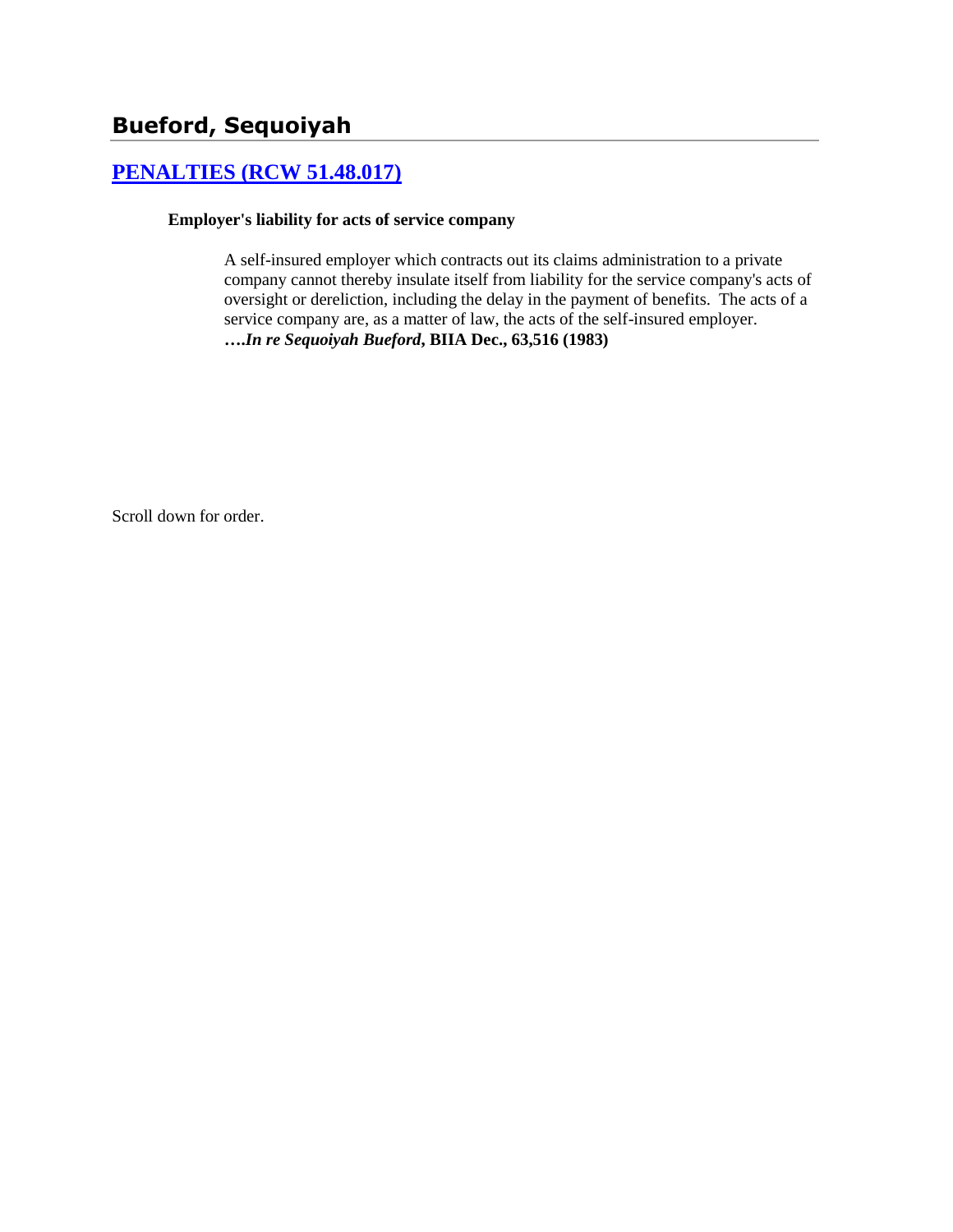## **BEFORE THE BOARD OF INDUSTRIAL INSURANCE APPEALS STATE OF WASHINGTON**

**)**

**IN RE: SEQUOIYA BUEFORD ) DOCKET NO. 63,516**

**CLAIM NO. S-366082 ) DECISION AND ORDER**

APPEARANCES:

Claimant, Sequoiyah Bueford, by Welch and Condon, per Terry Roberts and Michael Welch

Employer, Nalley's Fine Foods, by Eisenhower, Carlson, Newlands, Reha, Henriot and Quinn, per Richard Jessup

Department of Labor and Industries, by The Attorney General, per Larry Watters, Assistant

This is an appeal filed by the self-insured employer, Nalley's Fine Foods, on December 1, 1982, from an order of the Department of Labor and Industries dated November 17, 1982, which, under the provisions of RCW 51.48.017, ordered Nalley's Fine Foods to pay the claimant an additional \$487.74 because of unreasonable delay in making payment of benefits. The Department order is **AFFIRMED**.

## **DECISION**

Pursuant to RCW 51.52.104 and RCW 51.52.106, this matter is before the Board for review and decision on a timely Petition for Review filed by the employer to a Proposed Decision and Order issued on August 26, 1983, in which the order of the Department dated November 17, 1982 was sustained.

The Board has reviewed the evidentiary rulings in the record of proceedings and finds that no prejudicial error was committed and said rulings are hereby affirmed.

The issues presented by this appeal and the factual evidence in the record are very adequately set forth in the Proposed Decision and Order, and we are in firm agreement not only with the proposed disposition of the appeal, but with the resolution of the legal arguments as made at pages 3-9 of the "Decision" portion of the Proposed Decision and Order.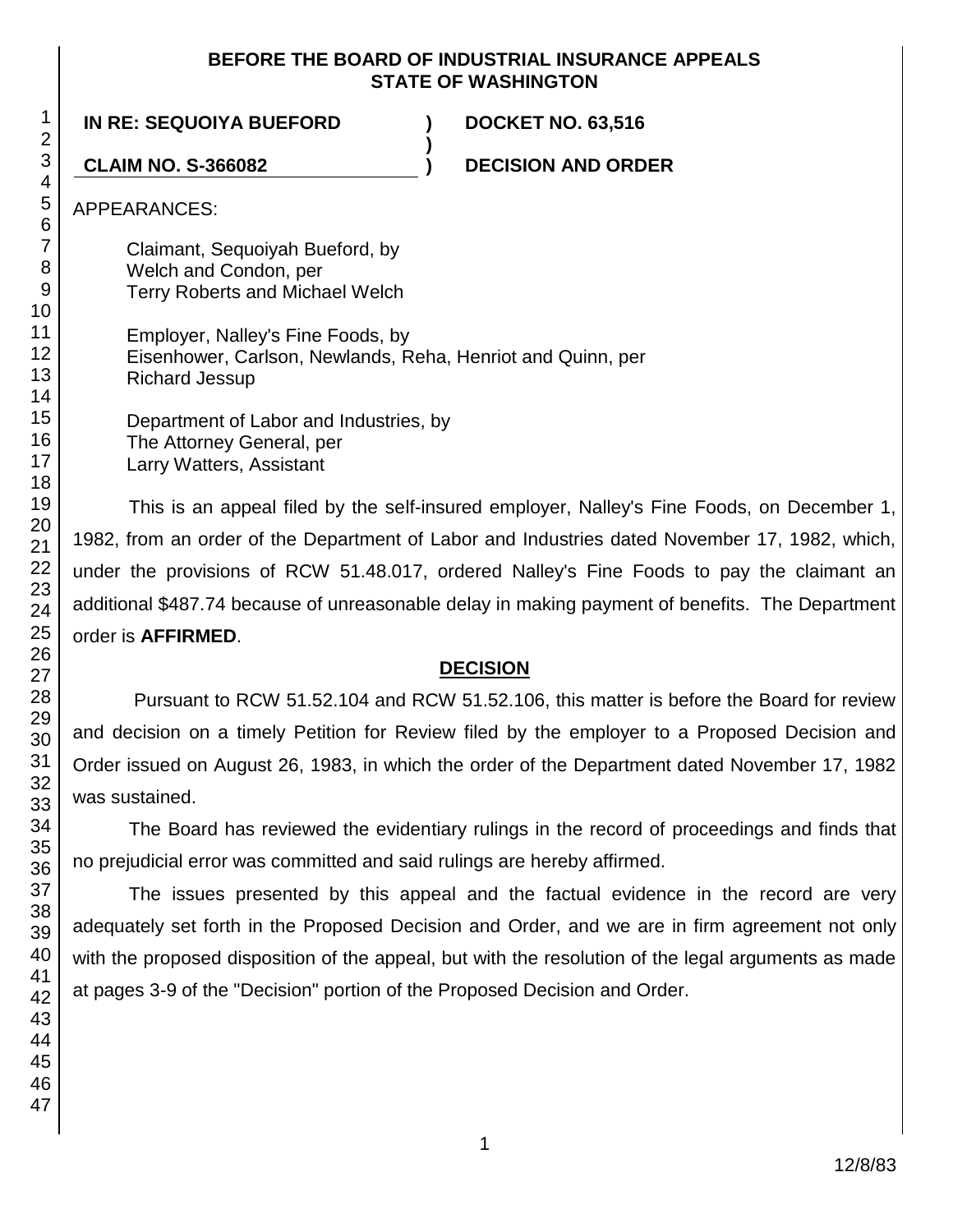We have granted review not to change any aspect of the Proposed Decision and Order, but to clearly reiterate our position as to the responsibility of a self-insured employer for the acts of a service company when the employer engages such a firm to administer any of its workers' compensation matters.

An injured worker properly entitled to benefits provided under the Workers' Compensation Act has a right to rely on the prompt delivery of those benefits. Not only does a worker have a present injury, but this may be accompanied by anxiety and uncertainty about his employment future. In addition, everyone must meet the immediate and constant financial demands for, at least, the necessities of life. Consequently, any delay in the delivery of time loss or other benefits had better be due to reasons wholly beyond the control of the self-insured employer. Otherwise, the sanctions of penalty authorized in RCW 51.48.017 may properly be imposed. The evidence in this appeal satisfies us that payment of time-loss benefits to the claimant was unreasonably delayed. All the facts are sufficiently set forth in the Proposed Decision and Order and need not be reiterated herein.

In 1971 the legislature created a duty in every employer to secure the payment of compensation under Title 51 RCW by insuring with the state fund or qualifying as a self-insurer. RCW 51.14.010. One of the requirements an employer must satisfy is to submit "a description of the administrative organization to be maintained...to manage industrial insurance matters including...(c) the payment of compensation." RCW 51.14.030(5).

Nowhere within the statutory framework establishing self-insurance is there provision for the limitation of liability or exculpation from penalty because of the acts of the self-insurer's service agency. It would be absurd to hold one self-insurer blameless for delays because of its choice to "contract out" its claims administration to a separate service company, and to penalize for delays another self-insurer which has chosen to administer its claims "in-house". Simply stated, we firmly believe any acts of administrative oversight or dereliction of a service company, including a delay in the delivery of benefits, become, as a matter of law, the acts of the self-insured employer. To interpret the law in any other fashion would encourage the development of practices which could defeat the clear legislative intent that payments to injured workers be promptly made.

After consideration of the Proposed Decision and Order and the Petition for Review filed thereto, and a careful review of the entire record before us, we are persuaded that the Proposed Decision and Order is in accord with the factual evidence and is correct as a matter of law.